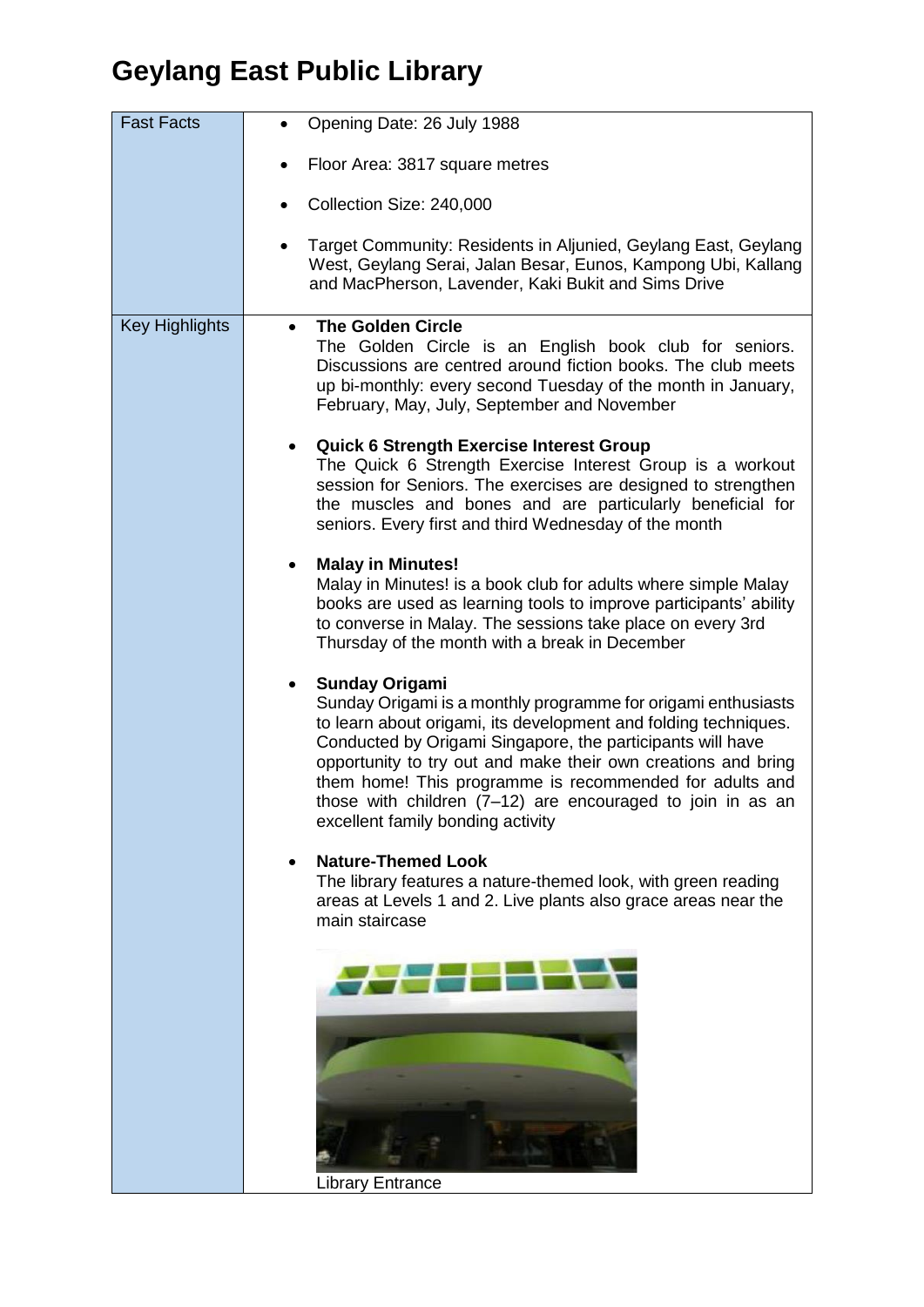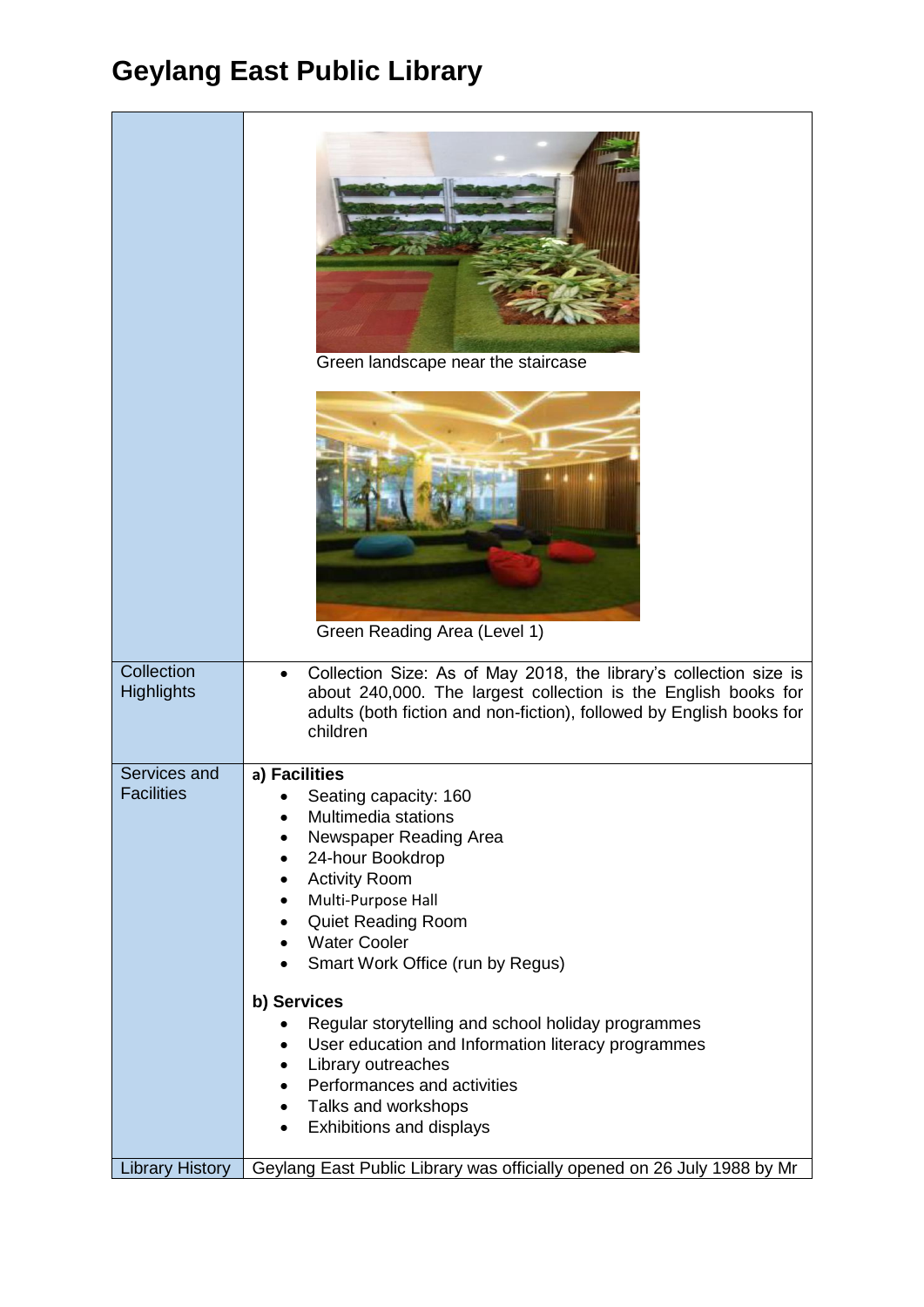

|                      | Trouses the start office, right, integrity fooths and the Striatt Work Office<br>(run by Regus)                                                              |
|----------------------|--------------------------------------------------------------------------------------------------------------------------------------------------------------|
| Interesting<br>Facts | Geylang East Public Library went through 2 facelifts in 2002 and<br>$\bullet$<br>2013 to improve its infrastructure and overall look                         |
|                      | Geylang East Public Library works together with the Geylang East<br>$\bullet$<br>Grove Residents' Committee and is the venue for their annual<br>garage sale |